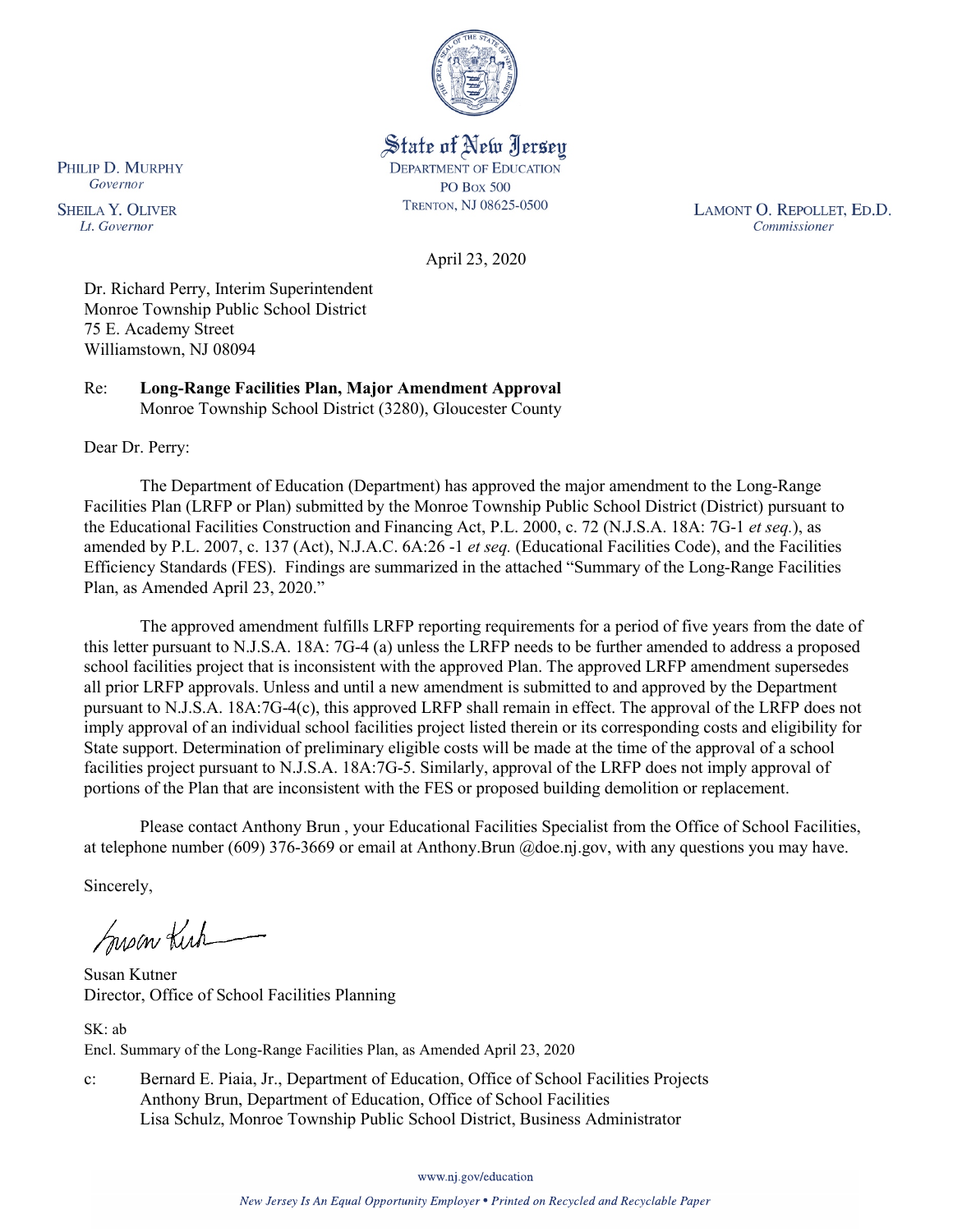# **Monroe Township Public School District (3280) Summary of the Long-Range Facilities Plan, as Amended April 23, 2020**

The Department of Education (Department) has completed its review of the major amendment to the Long-Range Facilities Plan (LRFP or Plan) submitted by the Monroe Township Public School District (District) pursuant to the Educational Facilities Construction and Financing Act, P.L. 2000, c. 72 (N.J.S.A. 18A: 7G-1 *et seq.*), as amended by P.L. 2007, c. 137 (Act), N.J.A.C. 6A:26-1 et seq. (Educational Facilities Code), and the Facilities Efficiency Standards (FES).

The following provides a summary of the District's approved amended LRFP. The summary is based on the standards set forth in the Act, the Educational Facilities Code, the FES, District-reported information in the Department's LRFP reporting system, and supporting documentation. The referenced reports in *italic* text are standard reports available on the Department's LRFP website.

### **1. Inventory Overview**

The District is classified as a Regular Operating District (ROD) for funding purposes. It provides services for students in grades PK-12.

The District identified existing and proposed schools, sites, buildings, rooms, and site amenities in its LRFP. Table 1 lists the number of existing and proposed district schools, sites, and buildings. Detailed information can be found in the *School Asset Inventory Report* and the *Site Asset Inventory Report.*

**As directed by the Department, school facilities projects that have received initial approval by the Department and have been approved by the voters, if applicable, are represented as "existing" in the LRFP.** Approved projects that include new construction and/or the reconfiguration/reassignment of existing program space are as follows: n/a.

### **Table 1: Number of Schools, School Buildings, and Sites**

|                                              | <b>Existing</b> | <b>Proposed</b> |
|----------------------------------------------|-----------------|-----------------|
| Number of Schools (assigned DOE school code) |                 |                 |
| Number of School Buildings <sup>1</sup>      |                 |                 |
| Number of Non-School Buildings <sup>2</sup>  |                 |                 |
| Number of Vacant Buildings                   |                 |                 |
| Number of Sites                              |                 |                 |

*1 Includes district-owned buildings and long-term leases serving students in district-operated programs 2 Includes occupied district-owned buildings not associated with a school, such as administrative or utility buildings*

Based on the existing facilities inventory submitted by the District:

- Schools using leased buildings (short or long-term):  $n/a$
- Schools using temporary classroom units (TCUs), excluding TCUs supporting construction: n/a
- Vacant/unassigned school buildings:  $n/a$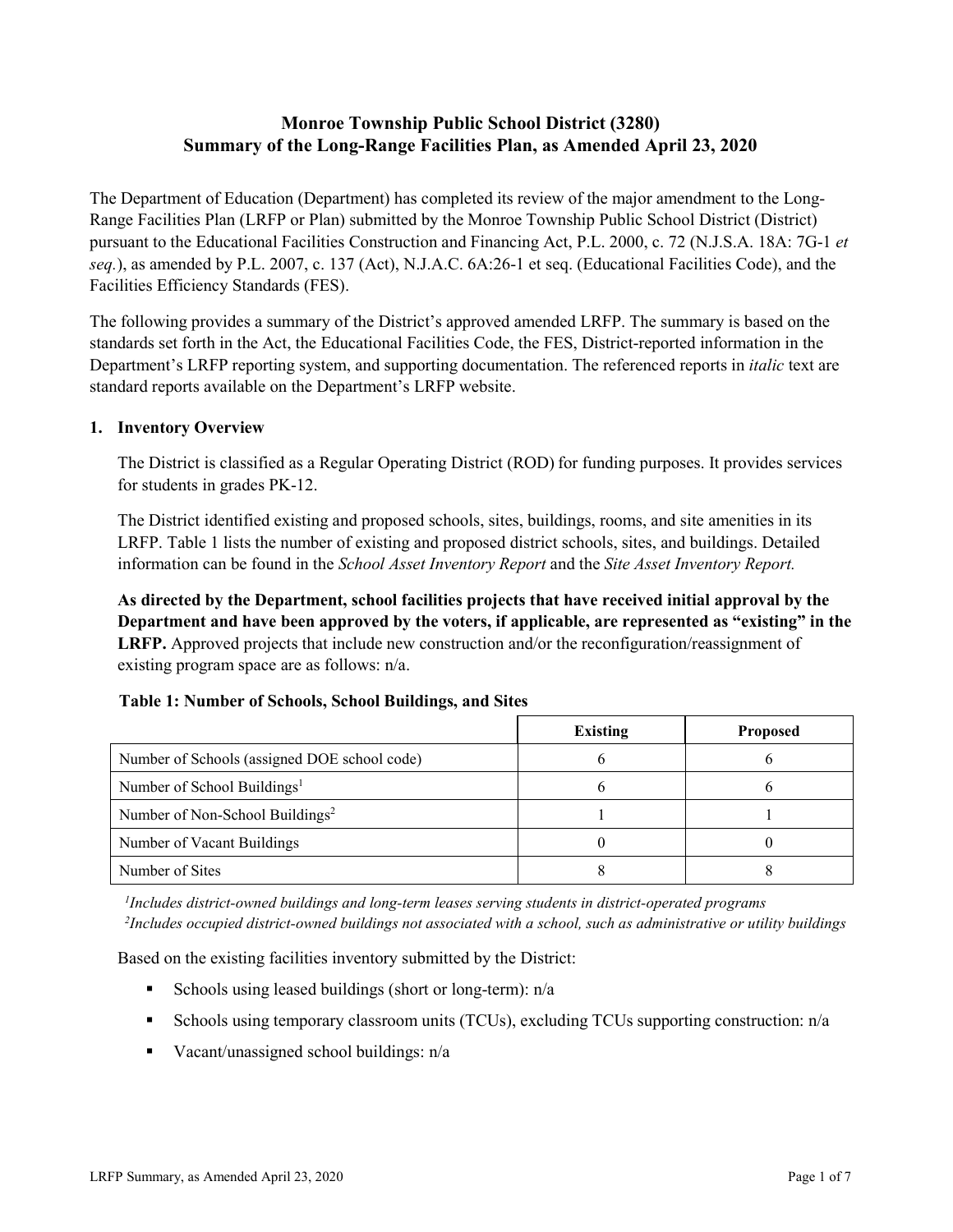**FINDINGS** The Department has determined that the proposed inventory is adequate for approval of the District's LRFP amendment. However, the LRFP determination does not imply approval of an individual school facilities project listed within the LRFP; the District must submit individual project applications for project approval.

# **2. District Enrollments**

The District determined the number of students, or "proposed enrollments," to be accommodated for LRFP planning purposes on a district-wide basis and in each school.

The Department minimally requires the submission of a standard cohort-survival projection using historic enrollment data from the Application for School State Aid (ASSA) or NJ Smart. The cohort-survival method projection method forecasts future students based upon the survival of the existing student population as it moves from grade to grade. A survival ratio of less than 1.00 indicates a loss of students, while a survival ratio of more than 1.00 indicates the class size is increasing. For example, if a survival ratio tracking first to second grade is computed to be 1.05, the grade size is increasing by 5% from one year to the next. The cohort-survival projection methodology works well for communities with stable demographic conditions. Atypical events impacting housing or enrollments, such as an economic downturn that halts new housing construction or the opening of a charter or private school, typically makes a cohort-survival projection less reliable.

### **Proposed enrollments are based on a standard cohort-survival enrollment projection.**

Adequate supporting documentation was submitted to the Department to justify the proposed enrollments. Table 2 provides a comparison of existing and projected enrollments. All totals include special education students.

|                              | <b>Existing Enrollments</b><br>2019-20 School Year | <b>District Proposed Enrollments</b><br>2024-25 School Year |
|------------------------------|----------------------------------------------------|-------------------------------------------------------------|
| <b>Grades</b>                |                                                    |                                                             |
| PK (excl. private providers) | 99                                                 | 105                                                         |
| Grades K-5                   | 2,317                                              | 2,124                                                       |
| Grades 6-8                   | 1,440                                              | 1.247                                                       |
| Grades 9-12                  | 1,778                                              | 1.726                                                       |
| <b>Totals</b>                | 5,634                                              | 5,200                                                       |

### **Table 2: Enrollments**

**FINDINGS** The Department has determined the District's proposed enrollments to be acceptable for approval of the District's LRFP amendment. The Department will require a current enrollment projection at the time an application for a school facilities project is submitted incorporating the District's most recent enrollments in order to verify that the LRFP's planned capacity is appropriate for the updated enrollments.

# **3. District Practices Capacity**

Based on information provided in the room inventories, *District Practices Capacity* was calculated for each school building to determine whether adequate capacity is proposed for the projected enrollments based on district scheduling and class size practices. The capacity totals assume instructional buildings can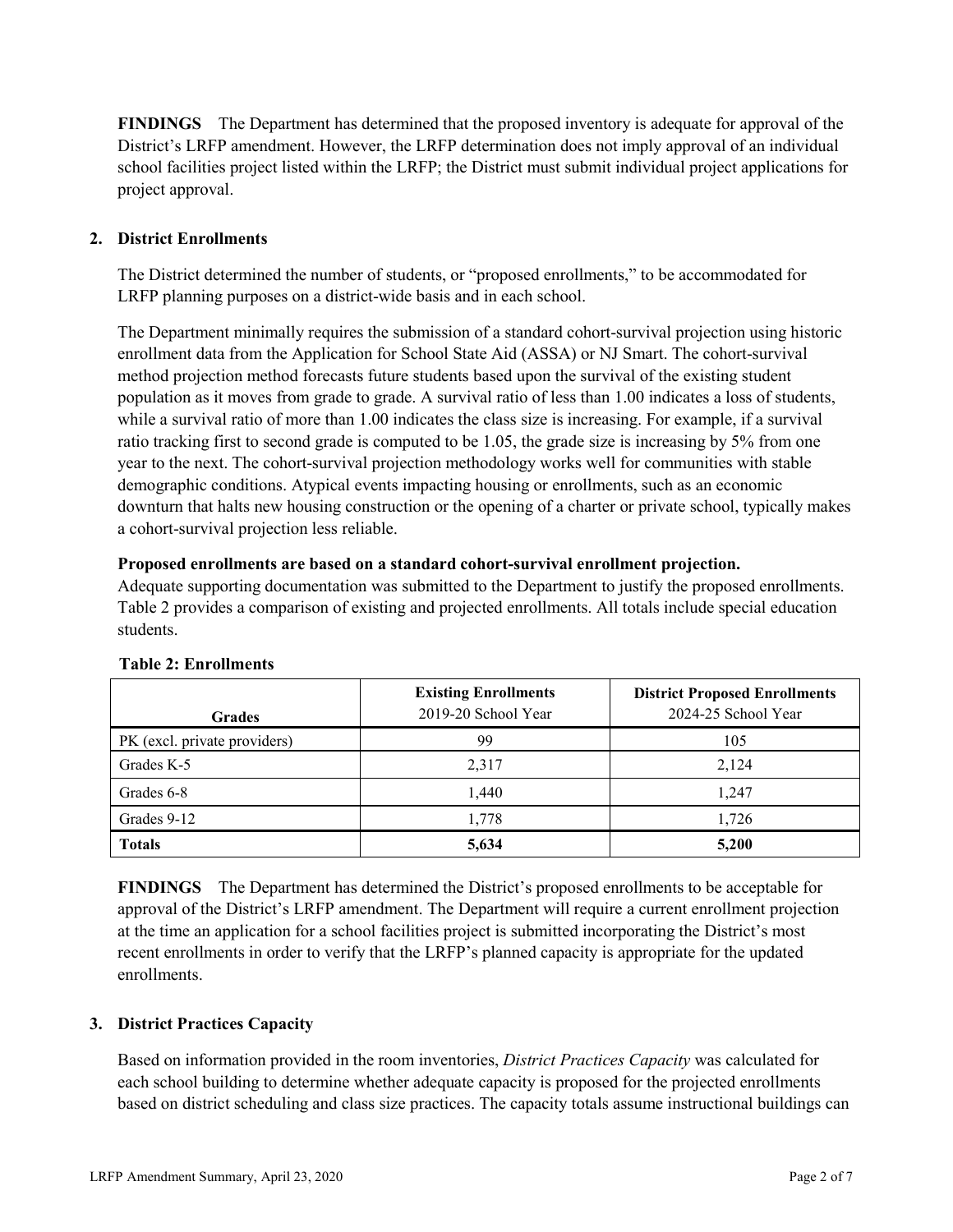be fully utilized regardless of school sending areas, transportation, and other operational issues. The calculations only consider district-owned buildings and long-term leases; short term leases and temporary buildings are excluded. A capacity utilization factor of 90% for classrooms serving grades K-8 and 85% for classrooms serving grades 9-12 is applied in accordance with the FES. No capacity utilization factor is applied to preschool classrooms.

In certain cases, districts may achieve adequate District Practices Capacity to accommodate enrollments but provide inadequate square feet per student in accordance with the FES, resulting in educational adequacy issues and "Unhoused Students." Unhoused students are considered in the "Functional Capacity" calculations used to determine potential State support for school facilities projects and are analyzed in Section 4.

Table 3 provides a summary of proposed enrollments and existing and proposed District-wide capacities. Detailed information can be found in the LRFP website reports titled *FES and District Practices Capacity Report, Existing Rooms Inventory Report, and Proposed Rooms Inventory Report.*

| <b>Grades</b>     | <b>Proposed</b><br><b>Enrollments</b> | <b>Existing</b><br><b>District</b><br><b>Practices</b><br>Capacity | <b>Existing</b><br>Deviation* | <b>Proposed</b><br><b>District</b><br><b>Practices</b><br>Capacity | <b>Proposed</b><br>Deviation* |
|-------------------|---------------------------------------|--------------------------------------------------------------------|-------------------------------|--------------------------------------------------------------------|-------------------------------|
| Elementary (PK-5) | 2,227                                 | 2,391.71                                                           | 164.71                        | 2,396.08                                                           | 169.08                        |
| Middle $(6-8)$    | 1.247                                 | 1,053.49                                                           | $-193.51$                     | 1,279.52                                                           | 32.52                         |
| High $(9-12)$     | 1,726                                 | 1,455.20                                                           | $-270.80$                     | 1,781.60                                                           | 55.60                         |
| <b>Totals</b>     | 5,200                                 | 4,900.40                                                           | 299.40                        | 5,457.20                                                           | 257.20                        |

**Table 3: District Practices Capacity Analysis**

*\* Positive numbers signify surplus capacity; negative numbers signify inadequate capacity. Negative values for District Practices capacity are acceptable for approval if proposed enrollments do not exceed 100% capacity utilization.*

Considerations:

- **Based on the proposed enrollments and existing room inventories, the District is projected to have** inadequate capacity for the following grade groups, assuming all school buildings can be fully utilized: 6-8, 9-12.
- Adequate justification has been provided by the District if the proposed capacity for a school significantly deviates from the proposed enrollments. Generally, surplus capacity is acceptable for LRFP approval if additional capacity is not proposed through new construction.

**FINDINGS**The Department has determined that proposed District capacity, in accordance with the proposed enrollments, is adequate for approval of the District's LRFP amendment. The Department will require a current enrollment projection at the time an application for a school facilities project is submitted, incorporating the District's most recent Fall Enrollment Report, in order to verify that the LRFP's planned capacity meets the District's updated enrollments.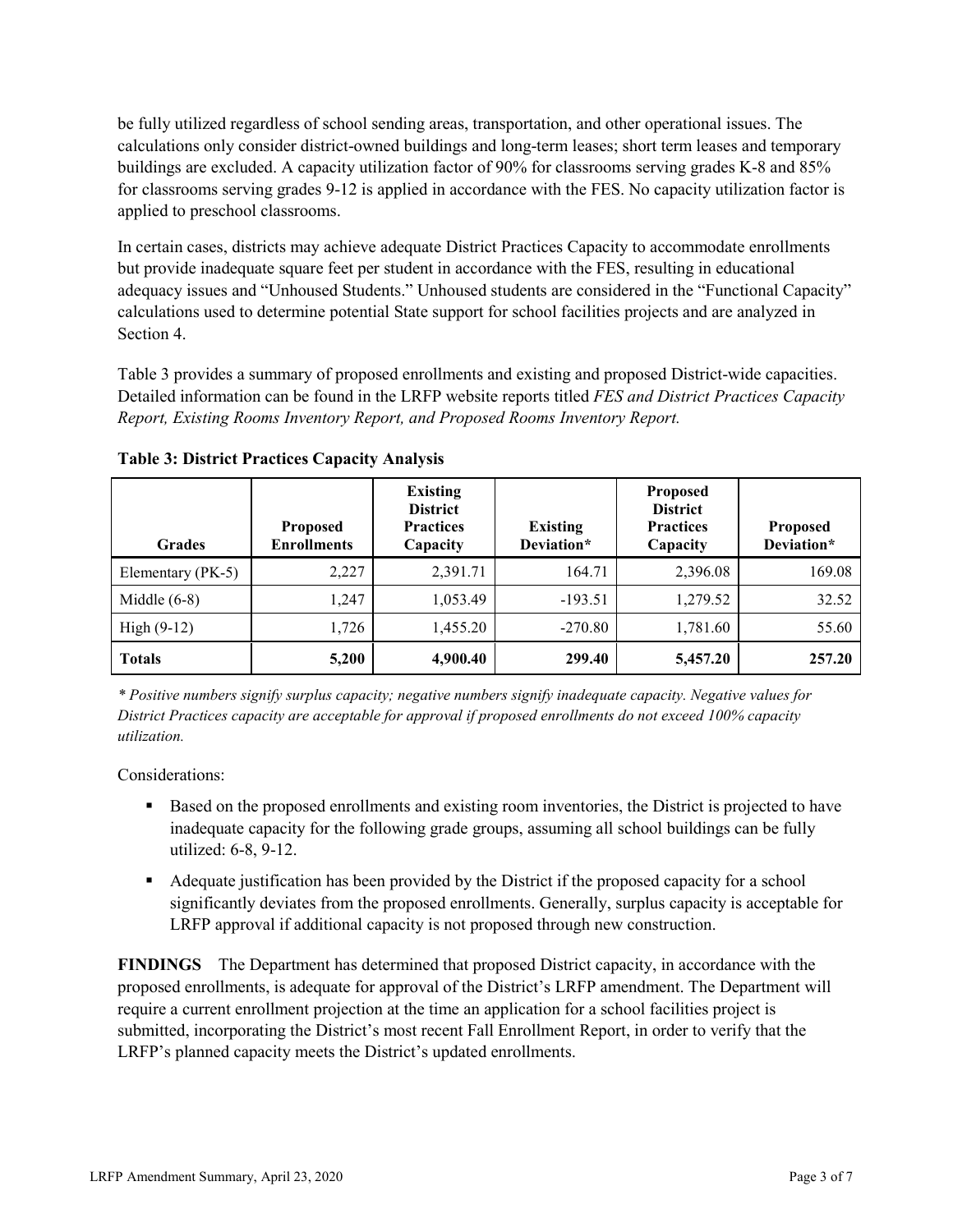### **4. New Construction Funding Eligibility**

*Functional Capacity* was calculated and compared to the proposed enrollments to provide a **preliminary estimate** of Unhoused Students and new construction funding eligibility. **Final determinations will be made at the time of project application approvals.**

*Functional Capacity* is the adjusted gross square footage of a school building *(total gross square feet minus excluded space)* divided by the minimum area allowance per full-time equivalent student for the grade level contained therein. *Unhoused Students* is the number of students projected to be enrolled in the District that exceeds the Functional Capacity of the District's schools pursuant to N.J.A.C. 6A:26-2.2(c). *Excluded Square Feet* includes (1) square footage exceeding the FES for any pre-kindergarten, kindergarten, general education, or self-contained special education classroom; (2) grossing factor square footage *(corridors, stairs, mechanical rooms, etc.)* that exceeds the FES allowance, and (3) square feet proposed to be demolished or discontinued from use. Excluded square feet may be revised during the review process for individual school facilities projects.

Table 4 provides a preliminary assessment of the Functional Capacity, Unhoused Students, and Estimated Maximum Approved Area for Unhoused Students for each FES grade group. The calculations exclude temporary facilities and short-term leased buildings. School buildings proposed for whole or partial demolition or reassignment to a non-school use are excluded from the calculations pending project application review. If a building is proposed to be reassigned to a different school, the square footage is applied to the proposed grades after reassignment. Buildings that are not assigned to a school are excluded from the calculations. In addition, only preschool students eligible for state funding (former ECPA students) are included. Detailed information concerning the calculations can be found in the *Functional Capacity and Unhoused Students Report* and the *Excluded Square Footage Report.*

|                                                | $PK/K-5$ | $6 - 8$  | $9 - 12$ | <b>Total</b> |
|------------------------------------------------|----------|----------|----------|--------------|
| PK Eligible Students/K-12 Proposed Enrollments | 2,227    | 1,247    | 1,726    |              |
| FES Area Allowance (SF/student)                | 125.00   | 134.00   | 151.00   |              |
| <b>Prior to Completion of Proposed Work:</b>   |          |          |          |              |
| <b>Existing Gross Square Feet</b>              | 356,045  | 206,199  | 338,067  | 900,671      |
| Adjusted Gross Square Feet                     | 346,615  | 204,497  | 292,748  | 843,860      |
| <b>Adjusted Functional Capacity</b>            | 2,748.37 | 1,549.00 | 1,938.73 |              |
| <b>Unhoused Students</b>                       | 0.00     | 0.00     | 0.00     |              |
| Est. Max. Area for Unhoused Students           | 0.00     | 0.00     | 0.00     |              |
| <b>After Completion of Proposed Work:</b>      |          |          |          |              |
| Gross Square Feet                              | 360,412  | 220,396  | 355,267  | 936,071      |
| New Gross Square Feet                          | 4,007    | 14,193   | 17,200   | 35,400       |
| Adjusted Gross Square Feet                     | 350,622  | 218,690  | 309,948  | 879,260      |
| Functional Capacity                            | 2,778.70 | 1,656.51 | 2,052.64 |              |
| Unhoused Students after Construction           | 0.00     | 0.00     | 0.00     |              |
| Est. Max. Area Remaining                       | 0.00     | 0.00     | 0.00     |              |

| Table 4: Estimated Maximum Approved Area for Unhoused Students |  |  |
|----------------------------------------------------------------|--|--|
|----------------------------------------------------------------|--|--|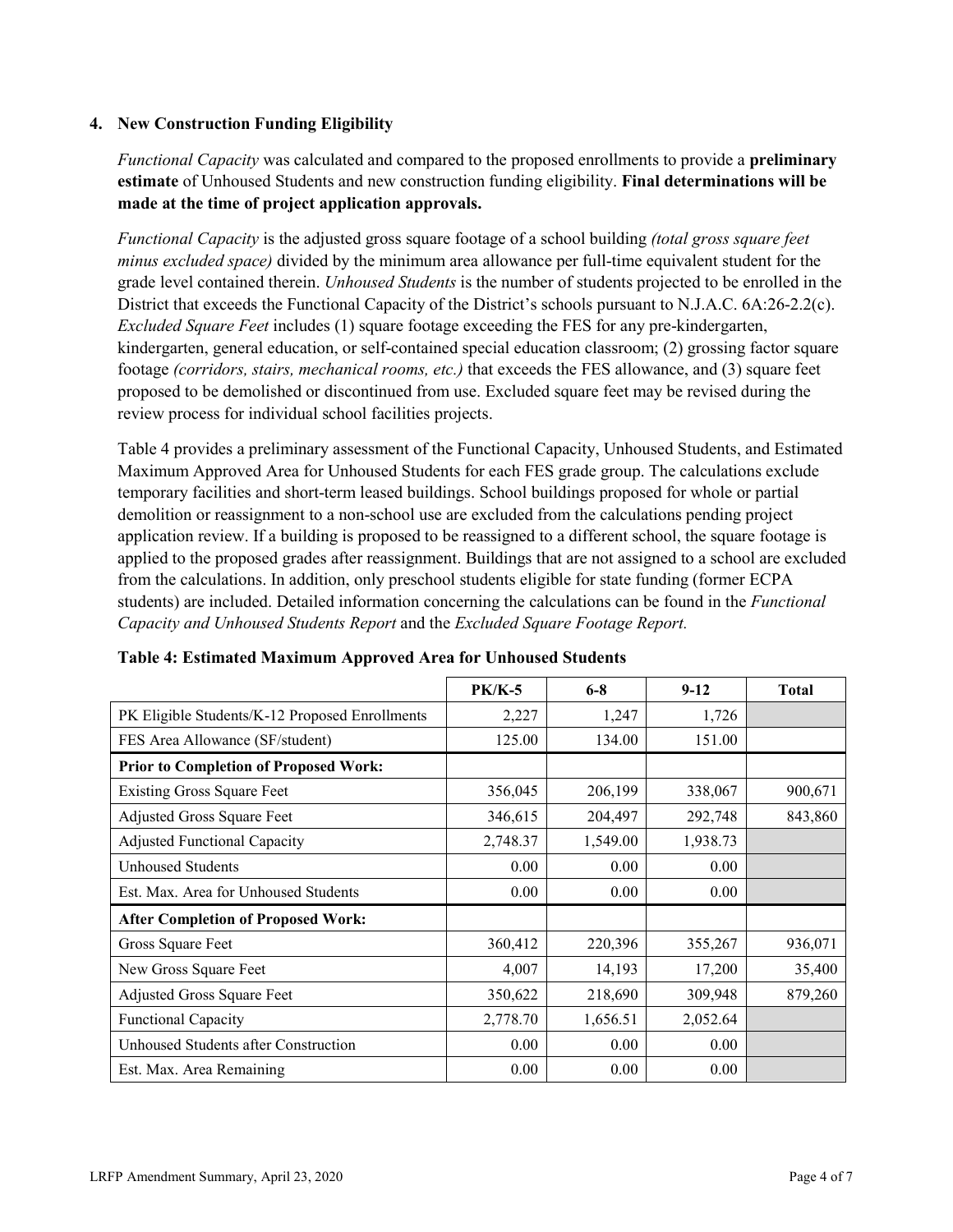Facilities used for non-instructional or non-educational purposes are ineligible for State support under the Act. However, projects for such facilities shall be reviewed by the Department to determine whether they are consistent with the District's LRFP and whether the facility, if it is to house students (full or part time) conforms to educational adequacy requirements. These projects shall conform to all applicable statutes and regulations.

Estimated costs represented in the LRFP by the District are for capital planning purposes only. The estimates are not intended to represent preliminary eligible costs or final eligible costs of approved school facilities projects.

Considerations:

- The District does not have approved projects pending completion, as noted in Section 1, that impact the Functional Capacity calculations.
- The Functional Capacity calculations *exclude* square feet proposed for demolition or discontinuation for the following FES grade groups and school buildings pending a feasibility study and project review: n/a.
- Based on the preliminary assessment, the District has Unhoused Students prior to the completion of proposed work for the following FES grade groups: n/a..
- New construction is proposed for the following FES grade groups: PK-5, 6-8, 9-12.
- **Proposed new construction exceeds the estimated maximum area allowance for Unhoused** Students prior to the completion of the proposed work for the following grade groups: PK-5, 6-8, 9-12.
- The District, based on the preliminary LRFP assessment, will not have Unhoused Students after completion of the proposed LRFP work. If the District is projected to have Unhoused Students, adequate justification has been provided to confirm educational adequacy in accordance with Section 6 of this determination.

**FINDINGS** Functional Capacity and Unhoused Students calculated in the LRFP are preliminary estimates. Preliminary Eligible Costs (PEC) and Final Eligible Costs (FEC) will be included in the review process for specific school facilities projects. A feasibility study undertaken by the District is required if building demolition or replacement is proposed per N.J.A.C. 6A:26-2.3(b)(10).

# **5. Proposed Work**

The District assessed program space, capacity, and physical plant deficiencies to determine corrective actions. Capital maintenance, or *"system actions,"* address physical plant deficiencies due to operational, building code, and /or life cycle issues. Inventory changes, or *"inventory actions,*" add, alter, or eliminate sites, site amenities, buildings, and/or rooms.

The Act (N.J.S.A. 18A:7G-7b) provides that all school facilities shall be deemed suitable for rehabilitation unless a pre-construction evaluation undertaken by the District demonstrates to the satisfaction of the Commissioner that the structure might pose a risk to the safety of the occupants even after rehabilitation or that rehabilitation is not cost-effective. Pursuant to N.J.A.C. 6A:26-2.3(b)(10), the Commissioner may identify school facilities for which new construction is proposed in lieu of rehabilitation for which it appears from the information presented that new construction is justified, provided, however, that for such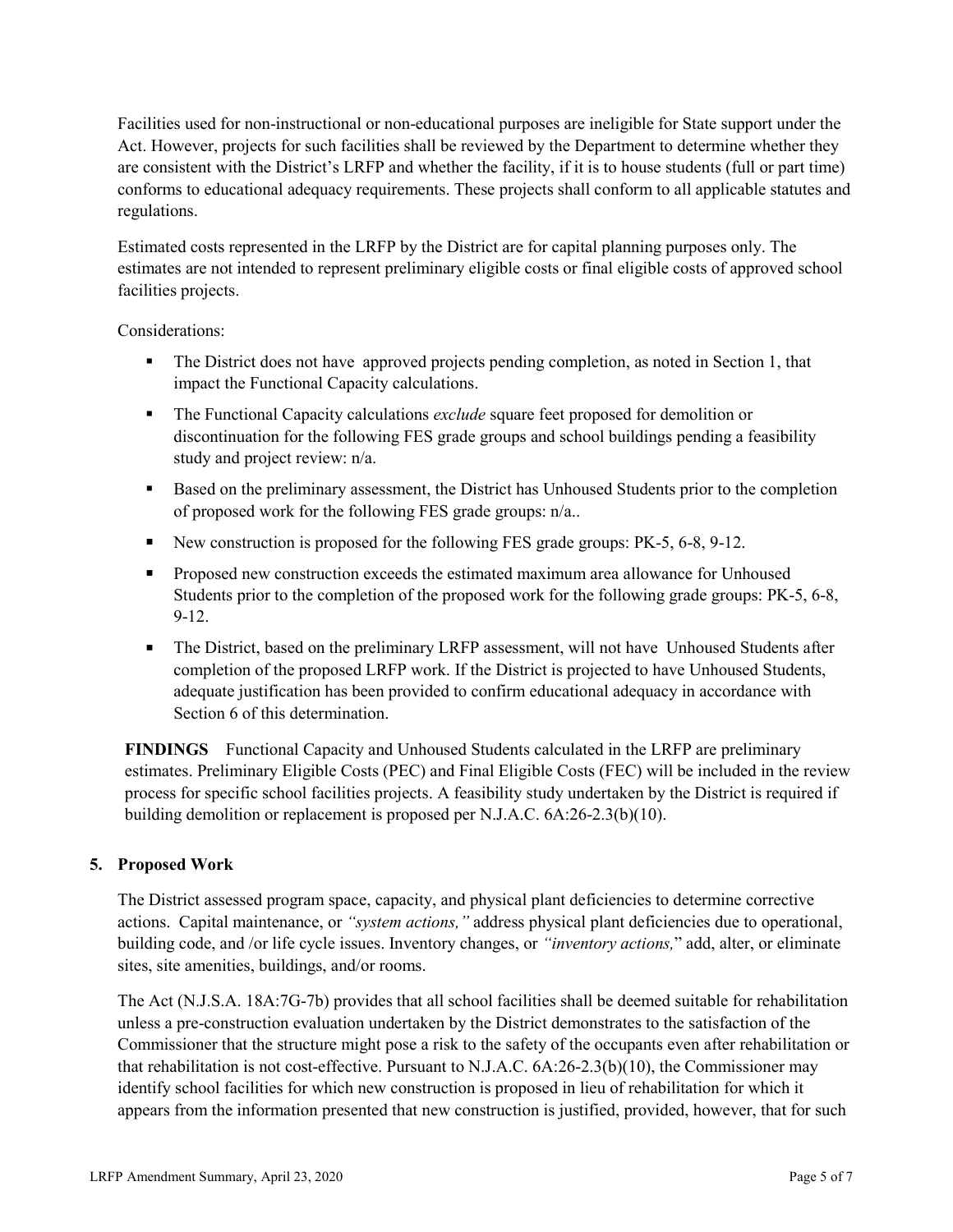school facilities so identified, the District must submit a feasibility study as part of the application for the specific school facilities project. The cost of each proposed building replacement is compared to the cost of additions or rehabilitation required to eliminate health and safety deficiencies and to achieve the District's programmatic model.

Table 5 lists the scope of work proposed for each school based on the building(s) serving their student population. Proposed inventory changes are described in the LRFP website reports titled *"School Asset Inventory Report and "Proposed Room Inventory Report."* Information concerning proposed systems work, or capital maintenance can be found in a supporting document submitted by the District.

With the completion of the proposed work, the following schools are proposed to be eliminated: n/a; the following schools are proposed to be added: n/a.

| <b>Proposed Scope of Work</b>                                     | <b>Applicable Schools</b>          |
|-------------------------------------------------------------------|------------------------------------|
| Renovation only (no new construction)                             |                                    |
| System actions only (no inventory actions)                        | Holly Glen Elementary School (075) |
|                                                                   | Oak Knoll Elementary School (090)  |
|                                                                   | Radix Elementary School (095)      |
|                                                                   | Whitehall Elementary School (100)  |
| Existing inventory actions only (no systems actions)              | n/a                                |
| Systems and inventory changes                                     | n/a                                |
| <b>New construction</b>                                           |                                    |
| Building addition only (no systems or existing inventory actions) | n/a                                |
| Renovation and building addition (system, existing inventory,     | Williamstown High School (050)     |
| and new construction actions)                                     | Williamstown Middle School (110)   |
| New building on existing site                                     | n/a                                |
| New building on new or expanded site                              | n/a                                |
| Site and building disposal (in addition to above scopes)          |                                    |
| Partial building demolition                                       | n/a                                |
| Whole building demolition                                         | n/a                                |
| Site and building disposal or discontinuation of use              | n/a                                |

### **Table 5. School Building Scope of Work**

**FINDINGS** The Department has determined that the proposed work is adequate for approval of the District's LRFP amendment. However, Department approval of proposed work in the LRFP does not imply the District may proceed with a school facilities project. The District must submit individual project applications with cost estimates for Department project approval. Both school facilities project approval and other capital project review require consistency with the District's approved LRFP.

# **6. Proposed Room Inventories and the Facilities Efficiency Standards**

The District's proposed school buildings were evaluated to assess general educational adequacy in terms of compliance with the FES area allowance pursuant to N.J.A.C. 6A:26-2.2 and 2.3.